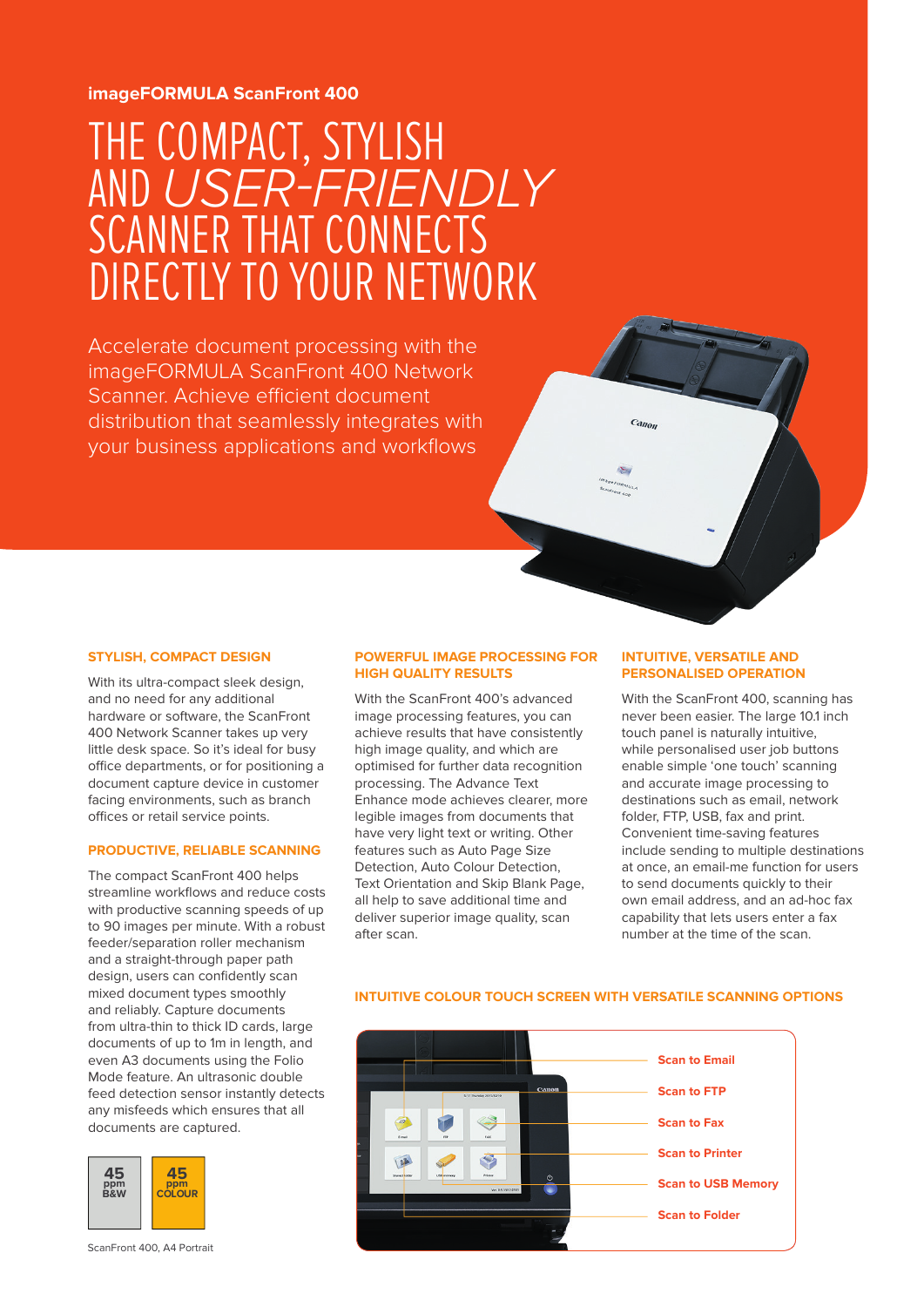

**DAILY DUTY CYCLE** 6,000 SCANS/DAY



**AUTOMATIC DOCUMENT FEEDER** 60 SHEETS

#### **HIGHLY SECURE AND MANAGEABLE**

The ScanFront 400 is simple to setup and manage, helping to drive down your IT overheads. With the included ScanFront Administrator tool, IT Managers can conveniently administer upto 1,000 ScanFront devices simultaneously through centralised management capabilities. It is easy to remotely update, backup and restore multiple devices through a simple web browser or perform simultaneous updates using the tool.

The ScanFront 400's robust security features give users full control over accessing, managing and distributing information:

- Device security: only authorised users can access the device, using ID and password authentication, which can be controlled using your active directory login or LDAP directory. An automatic logout gives additional protection against access to the device by unauthorised users
- User security: user permissions can be set individually, ensuring that users can only access the appropriate or necessary scanning options and features



• Document security: scanned documents, such as confidential files, can be sent with PDF encryption and password protection, so you can control access for viewing, editing and printing.

Other security features include support for LDAP over SSL communication (LDAPS), and audit trail logging so administrators can easily monitor all scanner activity via the network.

#### **SEAMLESS INTEGRATION AND CUSTOMISATION**

With the ScanFront 400, you can transfer important metadata information (CSV/XML format) that supports data integration into Document Management Systems. Software Developer Kits (SDK) are also available to software developers for customising or integrating their solutions directly on the Canon device. For more information on SDKs please go to https://www.canon.com.au/aboutcanon/contact-us

#### **ENVIRONMENTALLY FRIENDLY AND DESIGNED TO REDUCE COSTS**

The ScanFront 400 is extremely energy-efficient. As a standalone device, it does not require an additional PC or monitor in order to perform, while central administration means service issues can be addressed remotely, reducing the requirement for engineers to make costly site visits.